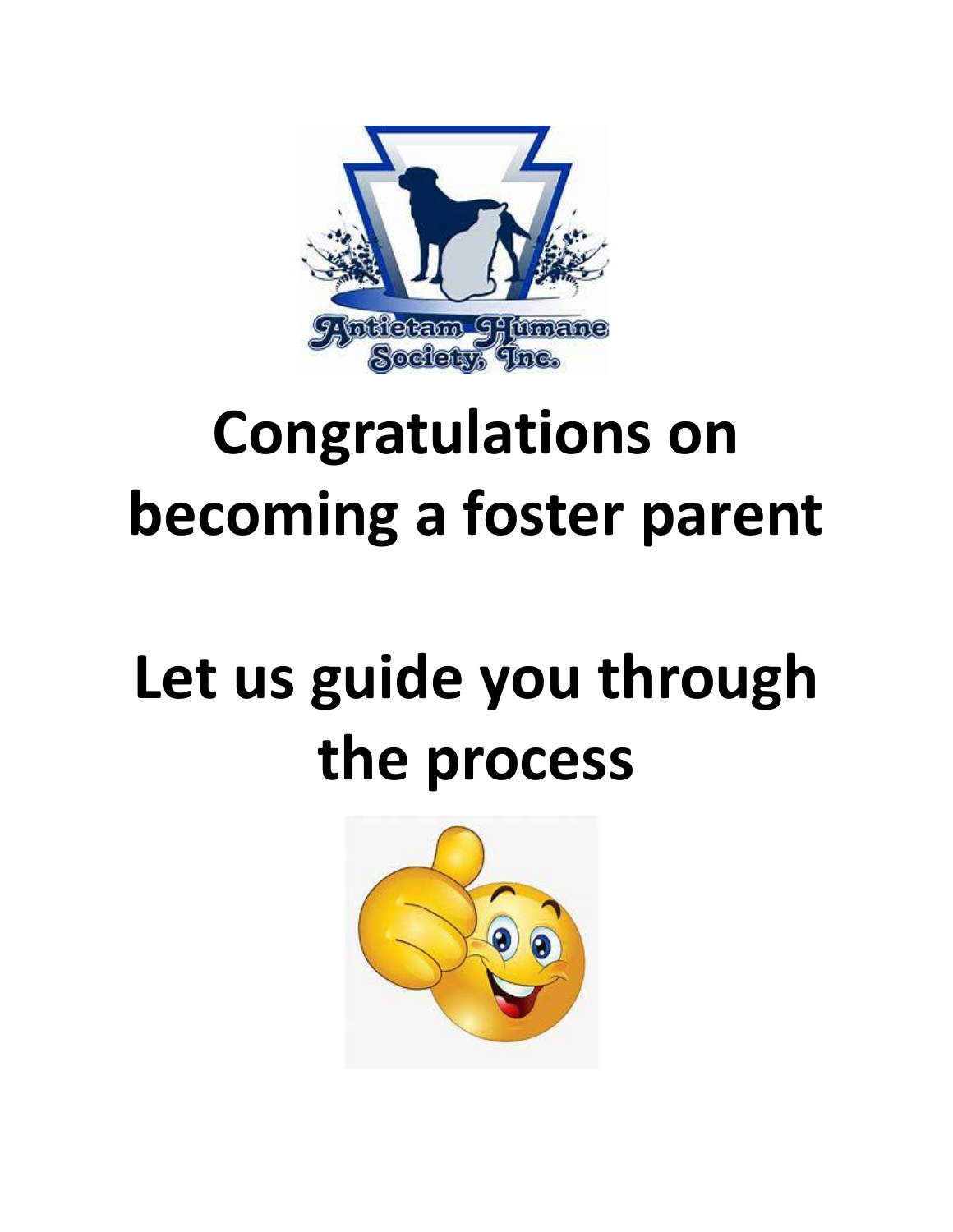## **Table of Contents:**

| Important things to watch while fostering to help us place them into a home4 |  |
|------------------------------------------------------------------------------|--|
|                                                                              |  |
|                                                                              |  |
|                                                                              |  |
|                                                                              |  |
|                                                                              |  |
|                                                                              |  |
|                                                                              |  |
|                                                                              |  |
|                                                                              |  |
|                                                                              |  |
|                                                                              |  |
|                                                                              |  |
|                                                                              |  |
|                                                                              |  |
|                                                                              |  |
|                                                                              |  |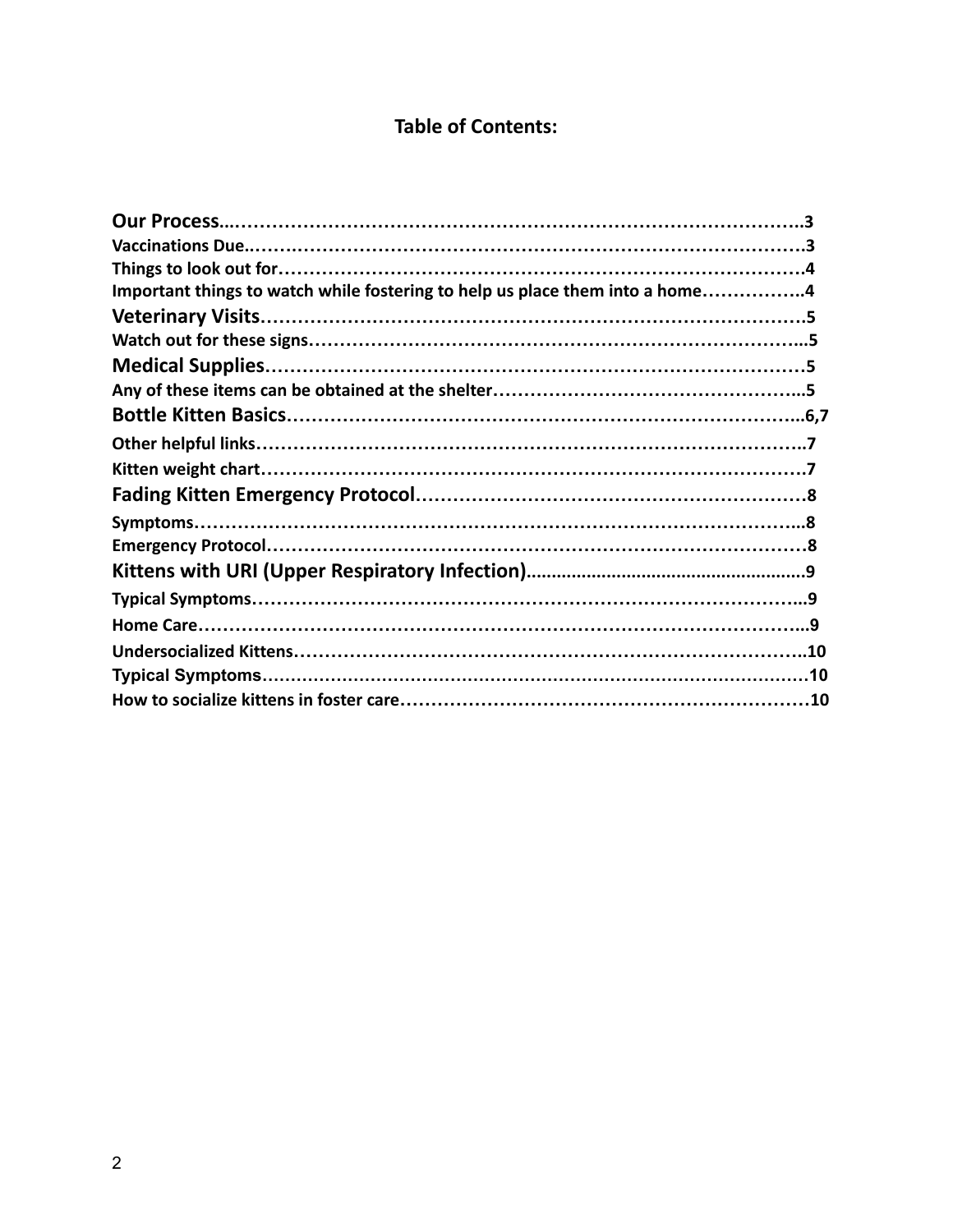#### **Our Process:**

- Once you have shown interest in becoming a foster parent we will have you come in to pick what you would prefer to foster ie. mom and babies, bottle babies, older kittens, etc.
- The fosters will be evaluated before going into a foster home, meaning they will get their first vaccinations, dewormer, flea treatment, or any other medical they need.
- We will provide any supplies you may need during the foster process. Items such as litter pans, litter, scoopers, kitten food, blankets, and bottle baby supplies can be found here at the shelter for your use. As long as we have plenty of supplies we will do our best to provide them for you (sometimes we may run out of certain things and would ask you to purchase the supplies yourself). We can also provide crates and hide-away beds for nervous kitties.
- Before you leave we would ask you to sign a copy of our foster agreement, which states your responsibilities as a foster parent in a little more detail.
	- Your responsibilities as a foster parent:
		- We ask that you provide the transport of your fosters to appointments for vaccinations, which will be given here at the shelter.
		- Depending on how many spots we have in our surgery schedule we may have you run your fosters to a local vet to be spayed/neutered.
		- Socialize your fosters and give them love and attention.
- Once your fosters are fully vaccinated you can choose to bring them back to the shelter or keep them a little longer through their spay/neuter surgery.
- After you have completed your foster process you can bring them back to be placed on the adoption floor

#### **Vaccinations Due:**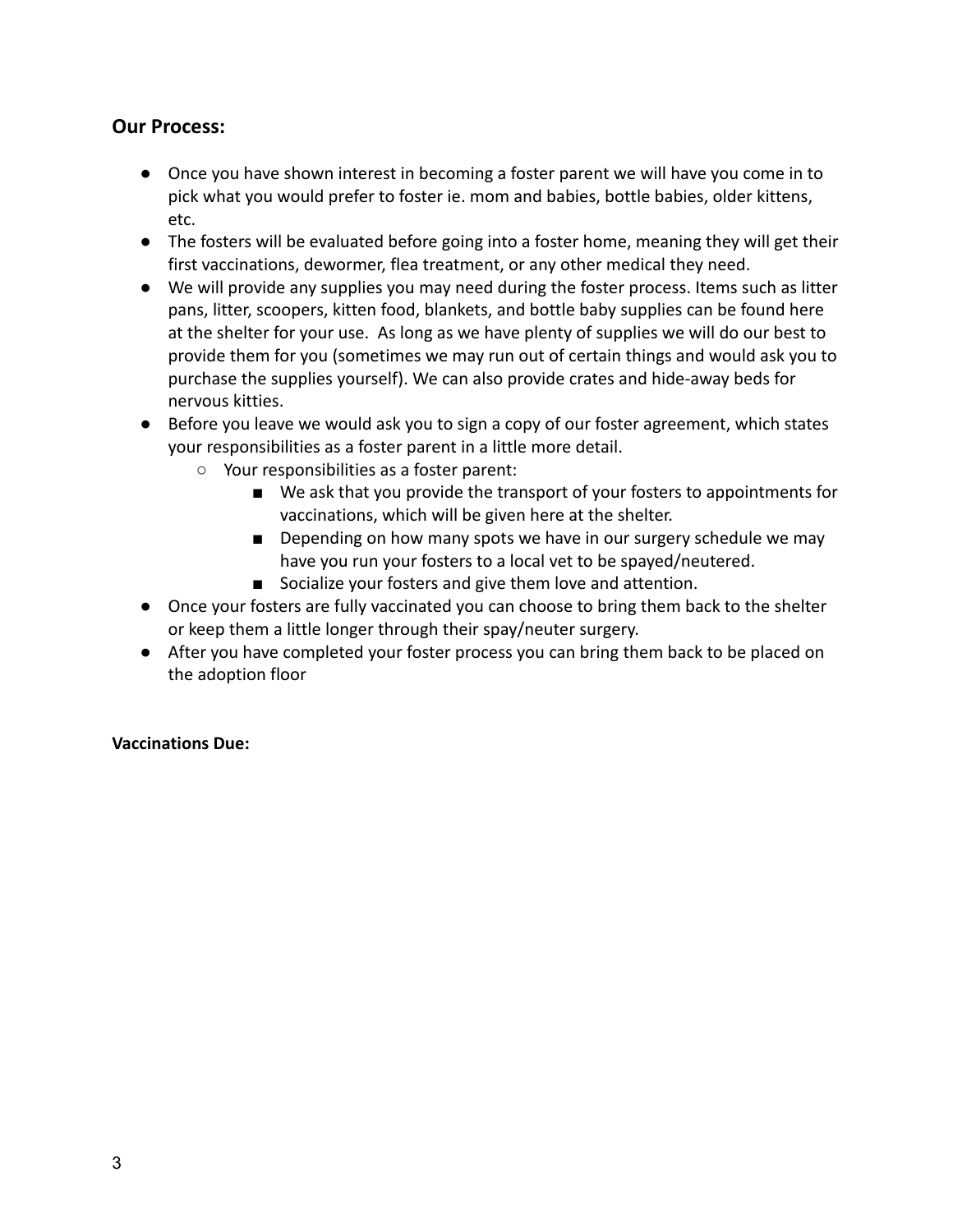#### **Things to look out for:**

- Loose stool or diarrhea, usually caused by parasites that may or may not be visible in feces; these can sometimes be treated with dewormer picked up at the shelter.
- Continual vomiting or occasional vomiting that lasts more than a day or two.
- Extreme lethargy for more than 2-3 days.
- Eyes that are red and inflamed or have an extreme amount of discharge and swelling, vs. small amounts of discharge, usually in both eyes (common with a URI). This can often be treated with eye ointment picked up at the shelter.
- Any crumbly wax-like substance in the ears (possible ear mites). We can clean out the ears and see if any medication is necessary.
- Fleas or flea dirt (black pepper-like substance in the fur). Flea medication is usually applied if fleas are noticed at the shelter. If you see flea dirt, we would recommend a dawn bath or flea combing through them regularly. If it has been over a month since their last flea treatment they can receive another one.

#### **Important things to watch while fostering to help us place them into a home:**

- Whether the cat likes to be petted or held
- Is a lap cat
- Purrs easily
- Is vocal or quiet
- Is active and playful or calm
- Has good litter box manners
- Uses a scratching post
- Has experience with other animals and children, etc.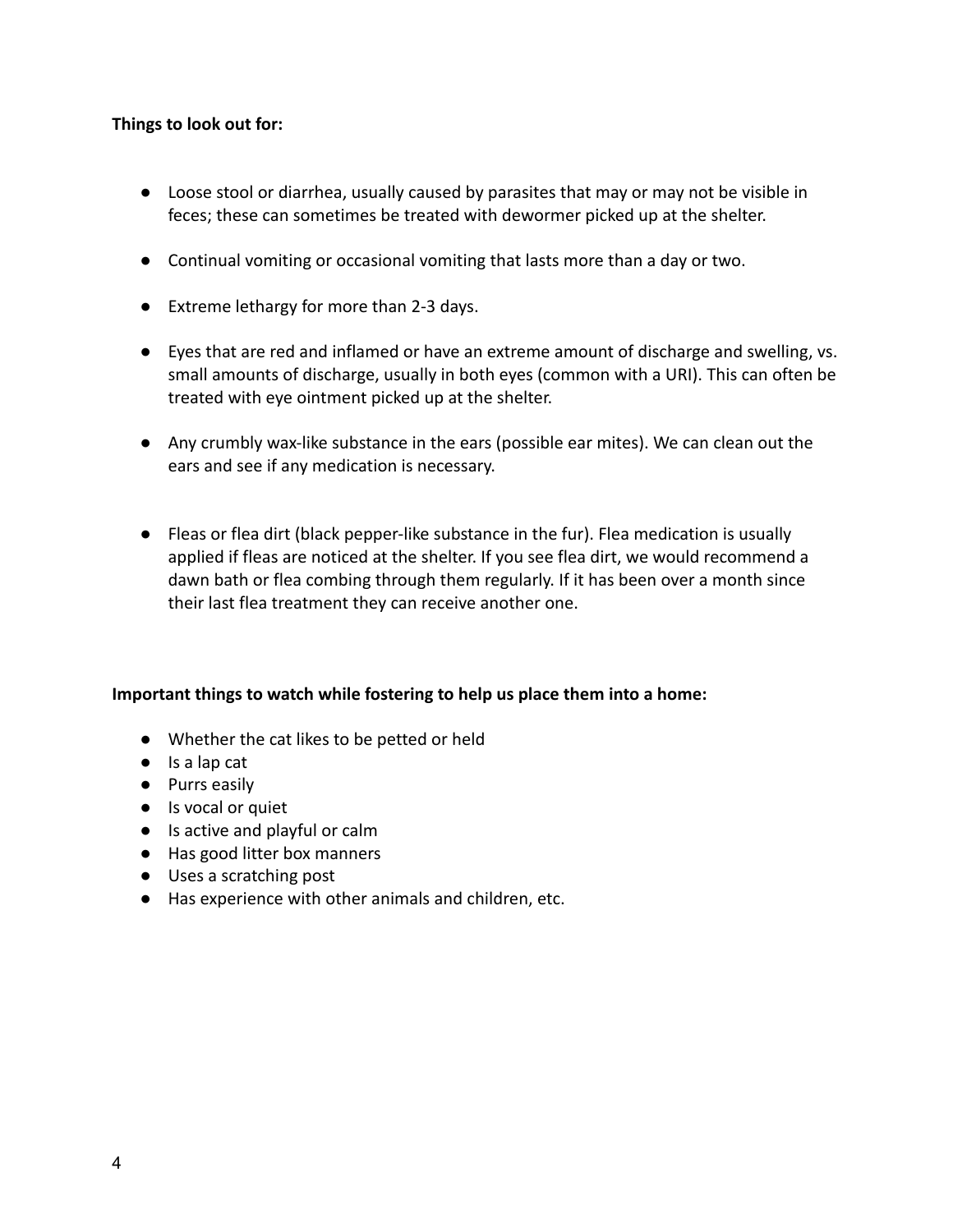### **Veterinary Visits**

All vet visits must be pre-authorized unless you are willing to pay for the visit yourself. Please contact the shelter first. If you are having a medical problem with your foster we may be able to treat it with supplies we have here at the shelter. We will evaluate the situation and see if they need further care with a vet.

#### **Watch out for these signs:**

- Fever (103.5 or above, rectally), respiratory distress (choking, wheezing, open-mouth breathing, shortness of breath); green secretions and/or bad odor from nasal area; not eating or drinking for more than a few days; extreme lethargy for more than a day or two; obvious distress, pain or pronounced behavior changes.
- For kittens less than 2-3 weeks, open mouth breathing, not nursing or taking the bottle, and crawling away from the litter/mother.
- If kittens are eating and active, there is likely no urgency in seeking a visit to the shelter. Seek only in cases when symptoms are lingering, diarrhea is lingering, or secretions are green. It can also be considered when the lingering symptoms seem to be the only thing delaying a kitten otherwise ready for adoption.

### **Medical Supplies**

#### **Any of these items can be obtained at the shelter:**

- Flea medication
- Tapeworm medicine
- FVRCP vaccination or boosters
- Nutracal
- Ear cleaner
- Dewormer (roundworms)
- Antibiotic eye ointment
- Triple antibiotic ointment (ringworm)
- Oral antibiotics for URI
- Pain medication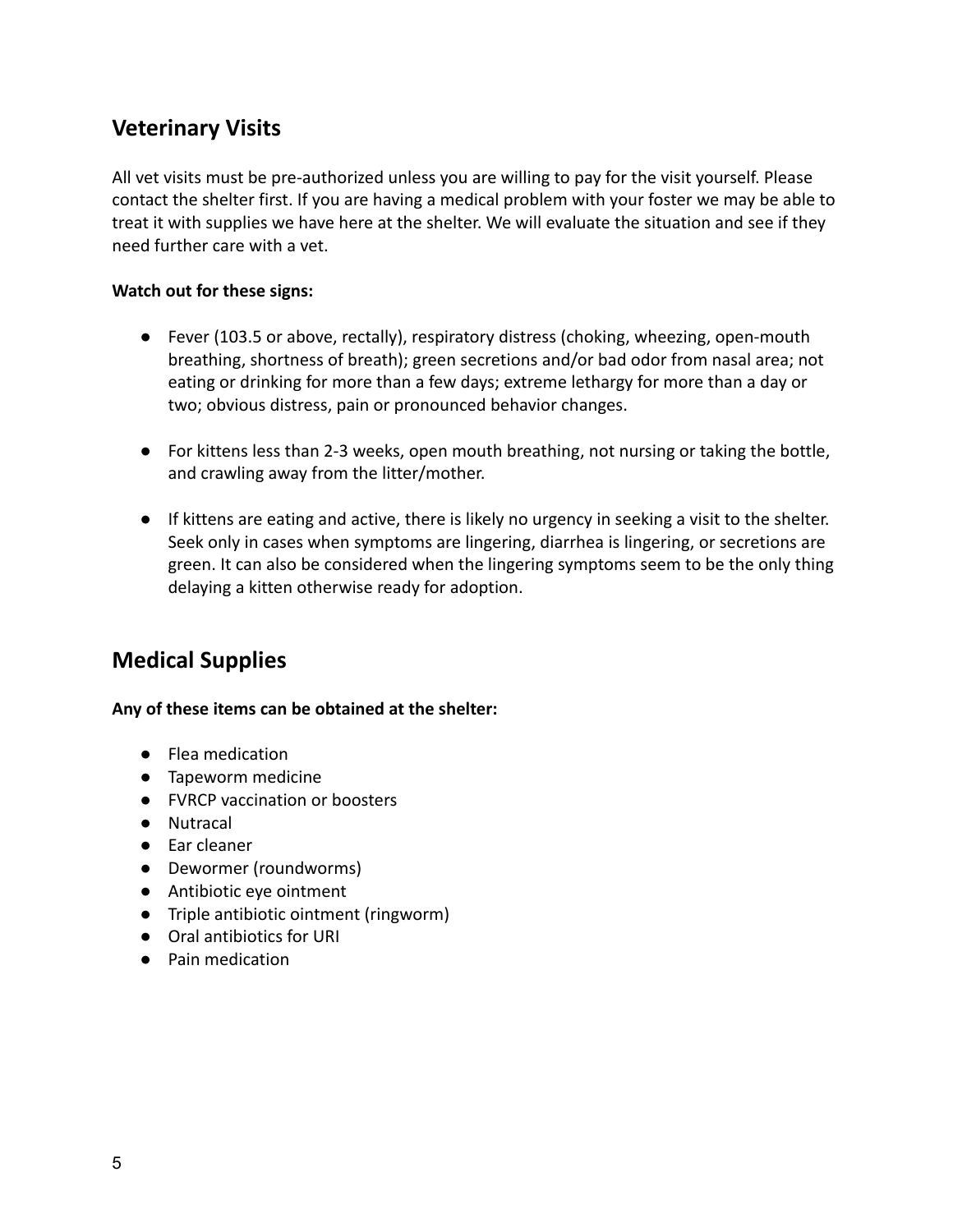#### **Bottle Kitten Basics**

STEP 1: Mix the formula

- KMR formula should be mixed according to can instructions (2 parts water to 1 part formula). Mix well.
- For the first couple feedings, dilute the formula (3 parts water to 1 part formula) to help reduce digestive upset.
- Only mix what you think the kitten will drink that day. Leftover formula should be immediately refrigerated. It can be kept up to 24 hours once mixed. Unused mixed formula should be discarded after 24 hours. (Tip: write the date/time of mixing on the container.)
- The opened can of powdered formula should also be refrigerated.

#### STEP 2: Prepare the bottle

- Estimate required amount of formula in clean bottle (stomach capacity of kittens is generally 4mL per 100g of body weight).
- Heat water in a mug or container (a microwave works well for this) and place the cold bottle in hot water for a few minutes.
- Test temperature of formula on wrist. If too cool, return it to hot water. If too hot, swirl formula around in bottle and wait 30 seconds and test again. Formula should be warm to the touch, but not hot.
- Test the nipple. Formula should slowly drip from tip when bottle is upside down, and should not be streaming.

STEP 3: Prepare the kitten

- Kitten should be warm before feeding. If extremities feel cool, slowly warm the kitten before continuing.
- Kitten should be fed on its stomach, with its head tilted slightly up with the neck extended, similar to its position when nursing from mom. (Tip: Never feed a kitten on its back as this can cause formula to enter the lungs!) You can "burrito" the kitten in a towel if needed.
- Burp the kitten by gently patting or rubbing its back.
- If you notice any formula coming out of the kitten's nose, stop immediately. This can be a sign of overfeeding or that the formula is streaming too quickly from the nipple.

STEP 4: Stimulate the kitten

- Use a warm damp cotton ball or paper towel and gently rub the kitten's genitals to stimulate it to urinate and defecate. Kittens will not defecate every time.
- Continue stimulating for 30 seconds after kitten stops urinating to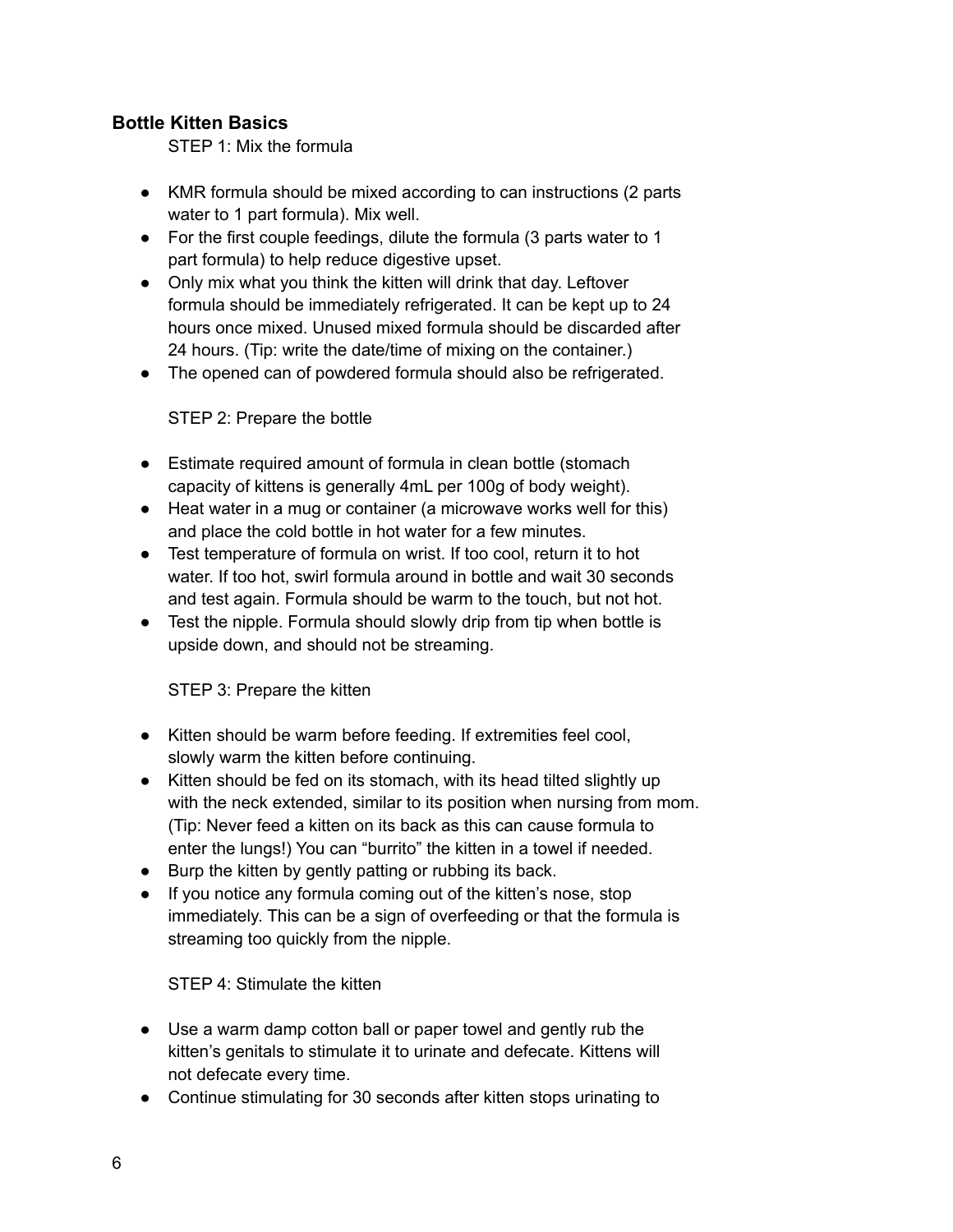make sure bladder is empty and to give the kitten a chance to defecate.

If mom is available, she might do this part for you!

STEP 5: Clean up after feeding

- If bottle is empty or if it has been 24 hours since the leftover formula was mixed, clean it out with warm soapy water and let it dry between feedings.
- Remember feeding smaller amounts more frequently is better for kittens, as it will help to keep them hydrated and prevent issues associated with overfeeding.
- Kittens are ready to transition to wet cat food around 4 weeks old, or when teeth emerge.

Other helpful links:

How to Care for a Mama Cat & Kittens (3 Top Tips!) - [YouTube](https://www.youtube.com/watch?v=KywmFOf917w)

Learn How Baby Kittens Grow: 0-8 Weeks! - [YouTube](https://www.youtube.com/watch?v=2_w-vOR0TuE)

How to Care for a Bottle Baby Kitten (QUICK Tutorial!) - [YouTube](https://www.youtube.com/watch?v=HJBaYHYwMSM)

# kitten weight and feeding chart

| <b>AGE</b> | <b>WEIGHT</b> | <b>AMOUNT PER</b><br><b>FEEDING</b> | <b>SCHEDULE</b> |
|------------|---------------|-------------------------------------|-----------------|
| 0-1 week   | 50-150 grams  | $2-6$ ml                            | Every 2 hours   |
| 1-2 weeks  | 150-250 grams | $6-10$ ml                           | Every 2-3 hours |
| 2-3 weeks  | 250-350 grams | $10-14$ ml                          | Every 3-4 hours |
| 3-4 weeks  | 350-450 grams | 14-18 ml                            | Every 4-5 hours |
| 4-5 weeks  | 450-550 grams | 18-22 ml                            | Every 5-6 hours |
| 5-8 weeks  | 550-850 grams | (weaning;<br>offer ample wet food)  | Every 6 hours   |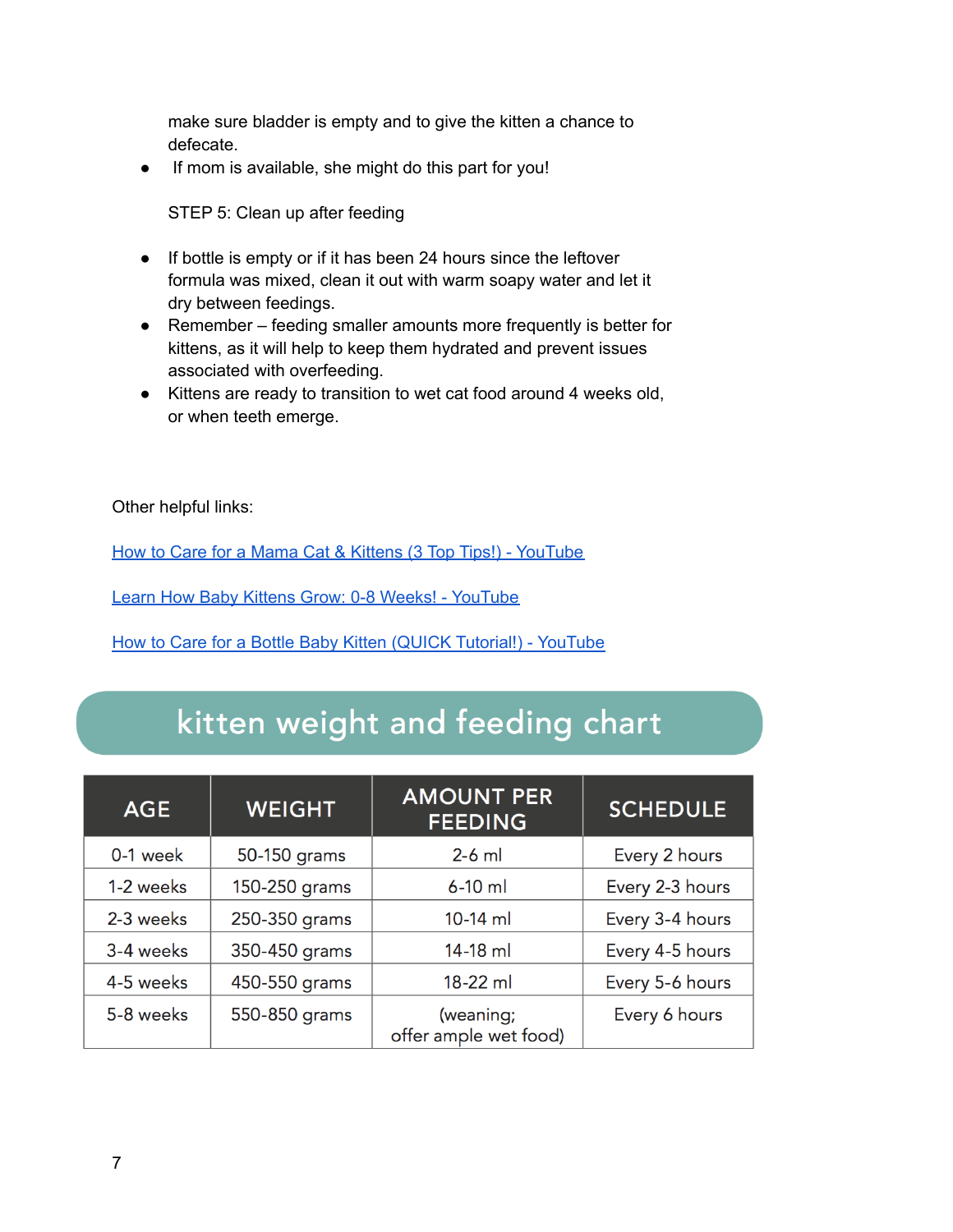#### **Fading Kitten Emergency Protocol:**

What is "fading kitten" syndrome?

Fading kitten syndrome describes a kitten that "crashes"—it suddenly becomes ill or unresponsive, even if it was previously healthy.

#### **Symptoms:**

- Hypothermia/low temperature—feeling cool or cold to the touch, particularly in limbs/extremities.
- Lethargy—inability to stand up, or is unresponsive to touch
- Labored breathing—exaggerated breathing, often with mouth open
- Excessive meowing—particularly loud, pained cries combined with any of the above symptoms
- If you think your foster kitten is exhibiting these symptoms, don't wait!

#### **● Emergency Protocol:**

- Provide warmth—wrap the kitten in a blanket or towel with a heat source.
	- Make sure the heat source is not directly touching the kitten, but is covered by a cloth or blanket.
	- Don't have a heat source? Put uncooked rice into a clean sock, knot the end, and microwave for 2-3 minutes.
	- No microwave? Put hot (not boiling) water into a doubled-up Ziploc bag.
- Increase blood sugar—use light Karo corn syrup or mix some sugar into warm water until it dissolves.
- Use a syringe or finger to place a few drops of sugar source into the kitten's mouth every 3 minutes. (Plain chicken baby food also works well)
	- Using a stopwatch or timer can help!
	- If the kitten cannot swallow, rub the sugar source onto its gums.
- Contact the shelter so we can determine if any additional steps are needed.
- If the kitten has not begun to improve within 15 minutes, their chance of survival is very low, but in some cases we may be able to provide more specialized emergency care. If the kitten does not pull through, please remember that you have done everything you can, and that the kitten could have other underlying, non-treatable issues.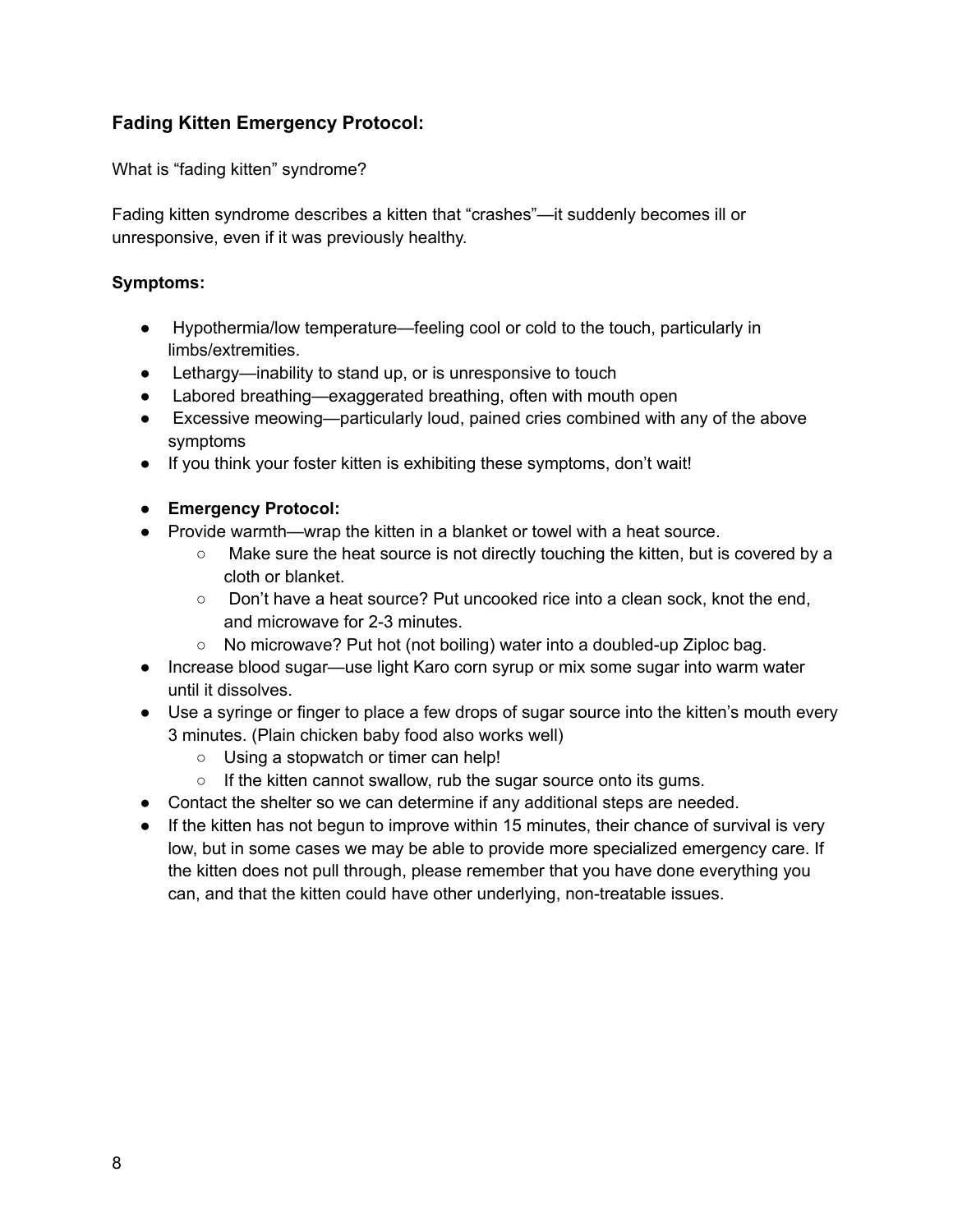#### **Kittens with URI (Upper Respiratory Infection)**

#### **Typical Symptoms:**

- Sneezing, eye discharge (clear or colored), coughing, nasal discharge
- Limping and/or fever
	- When to contact the shelter:
		- Decrease in appetite and/or energy
		- Eye(s) getting "stuck shut" with goopy discharge
		- Persistent nasal discharge, especially if colored (whitish/yellowish/greenish)
		- Kitten hasn't eaten for more than 12 hours
		- Kitten non-responsive, not-weight-bearing, unable to walk
- Home Care:
	- How to clean eyes and/or nose:
		- Use warm/damp compress (washcloth) and hold over goopy areas. Gently wipe nose to remove crusty/goopy material. Gently wipe eyes (from close to nose outwards towards ears) to remove crusty/goopy material.
		- Clean eyes before giving eye medications (if prescribed).
		- Eyes and nose can have warm compresses applied several times per day.
	- Use of steam (hot shower, humidifier, etc.):
		- If kittens are congested, you can expose them to steam/humidity to help open up clogged breathing.
		- For hot shower system: run hot shower water in a small, enclosed bathroom (door shut, ventilation fan off). Let kitten sit in bathroom for 15 minutes of steam therapy.
		- For humidifier system: set up humidifier in small, poorly vented area. Let kitten sit in the area for 15 minutes. You can also run the humidifier in the designated kitten area for 15 minutes every several hours. Too much exposure to humidifiers can get kittens wet.
- Supplemental feeding:
	- Spoon-feeding kittens: mix up gruel (applesauce texture mixture of canned kitten food and hot water). Use the handle of a spoon and place small mouthfuls of gruel in the kitten's mouth. This is a messy procedure, but can help kittens remember that gruel is delicious. Persistence with small bites is more effective than giant bites. Please keep in mind that kittens needing supplemental feeding are frequently congested and may need their noses cleaned before and after each feeding.

#### **When to ask for help:**

- No improvement after 2-3 days
- 1 kitten getting worse, especially if others are improving